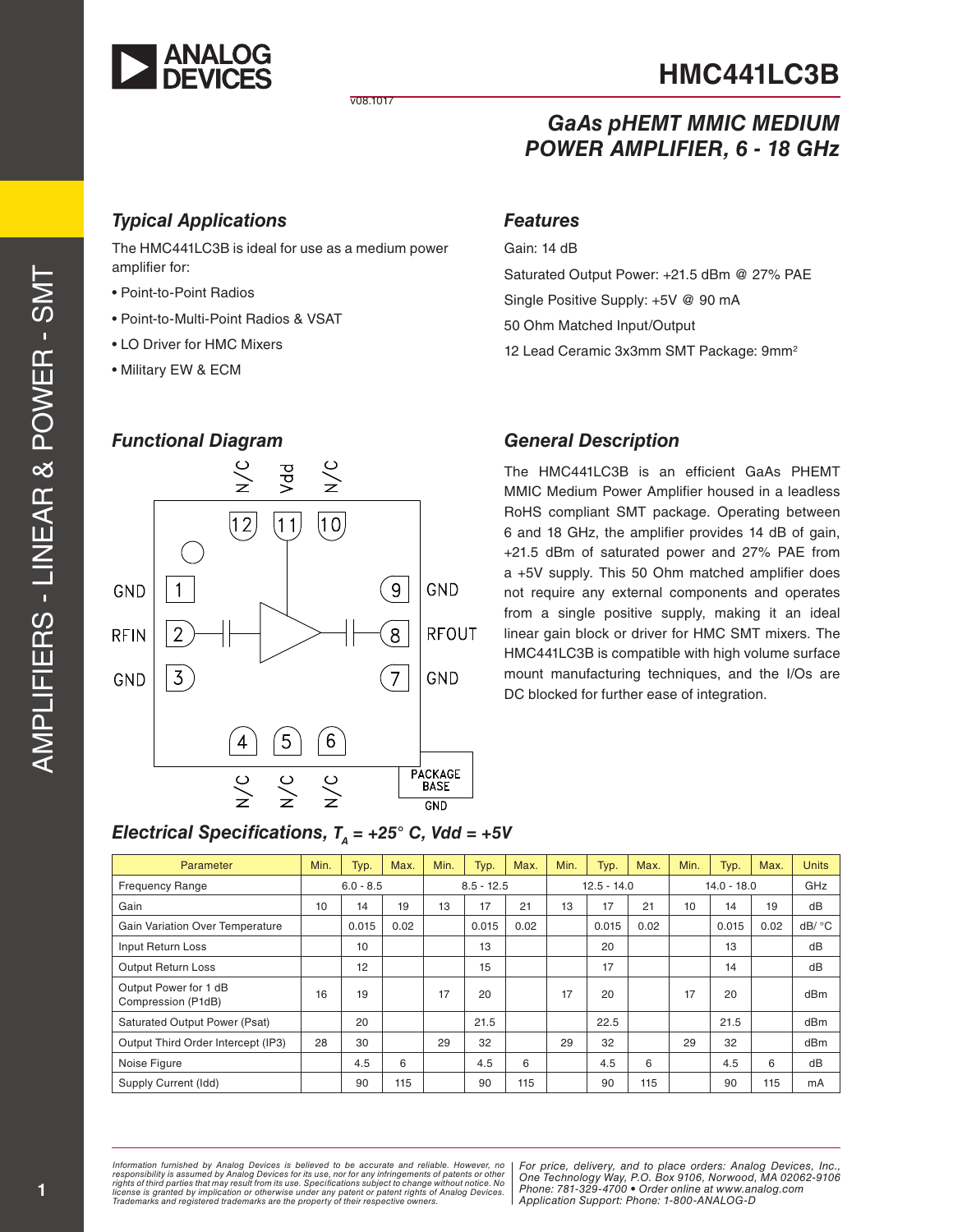

# *GaAs pHEMT MMIC MEDIUM POWER AMPLIFIER, 6 - 18 GHz*





#### *P1dB vs. Temperature Psat vs. Temperature*







*Input Return Loss vs. Temperature Output Return Loss vs. Temperature*





AMPLIFIERS - LINEAR & POWER - SMT AMPLIFIERS - LINEAR & POWER - SMT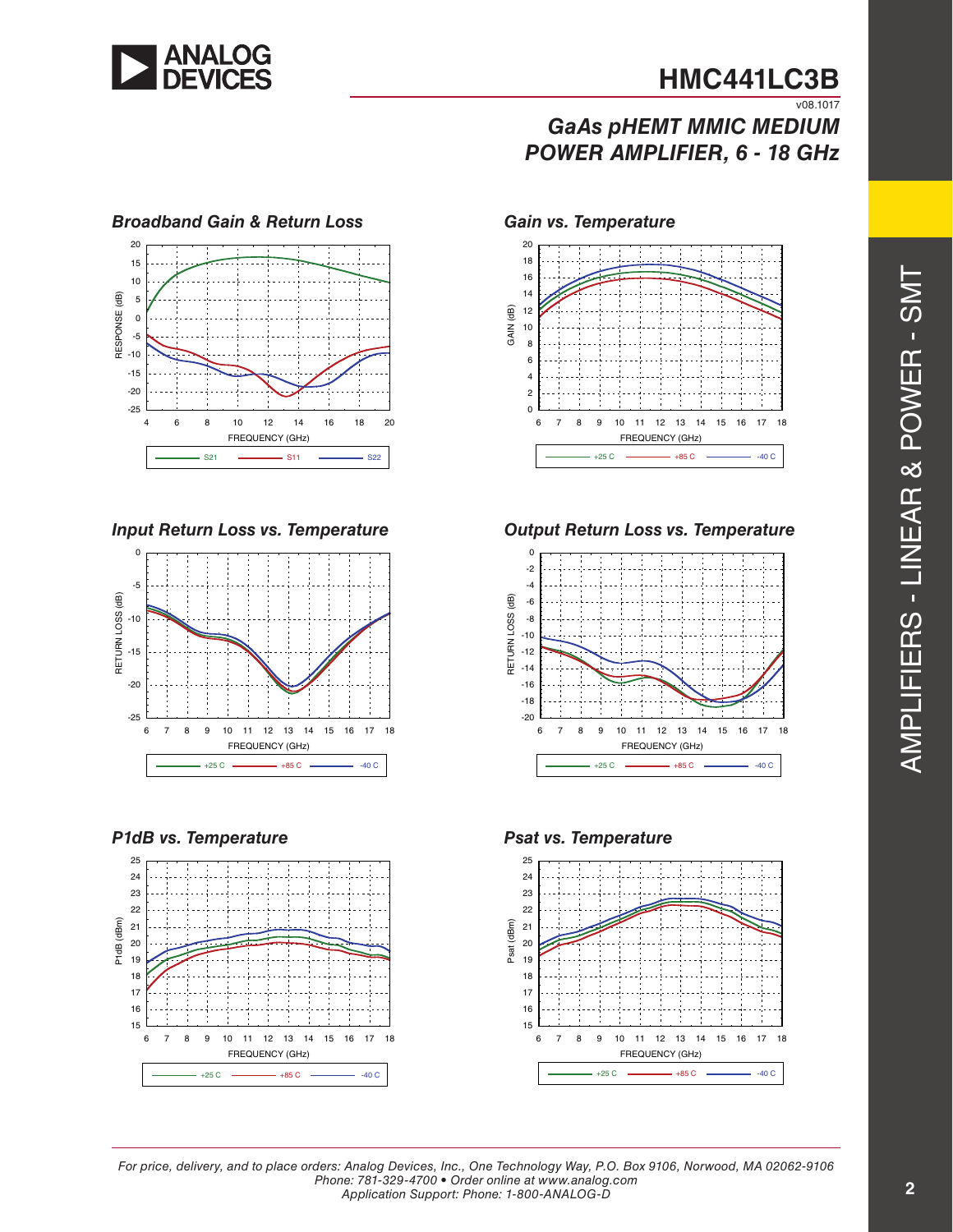

# **HMC441LC3B**  $\overline{v08.1017}$

# *GaAs pHEMT MMIC MEDIUM POWER AMPLIFIER, 6 - 18 GHz*



#### *Power Compression @ 11 GHz*





# *Gain, Power & Output IP3*







#### *Output IP3 vs. Temperature Noise Figure vs. Temperature*



#### *vs. Supply Voltage @ 11 GHz Reverse Isolation vs. Temperature*

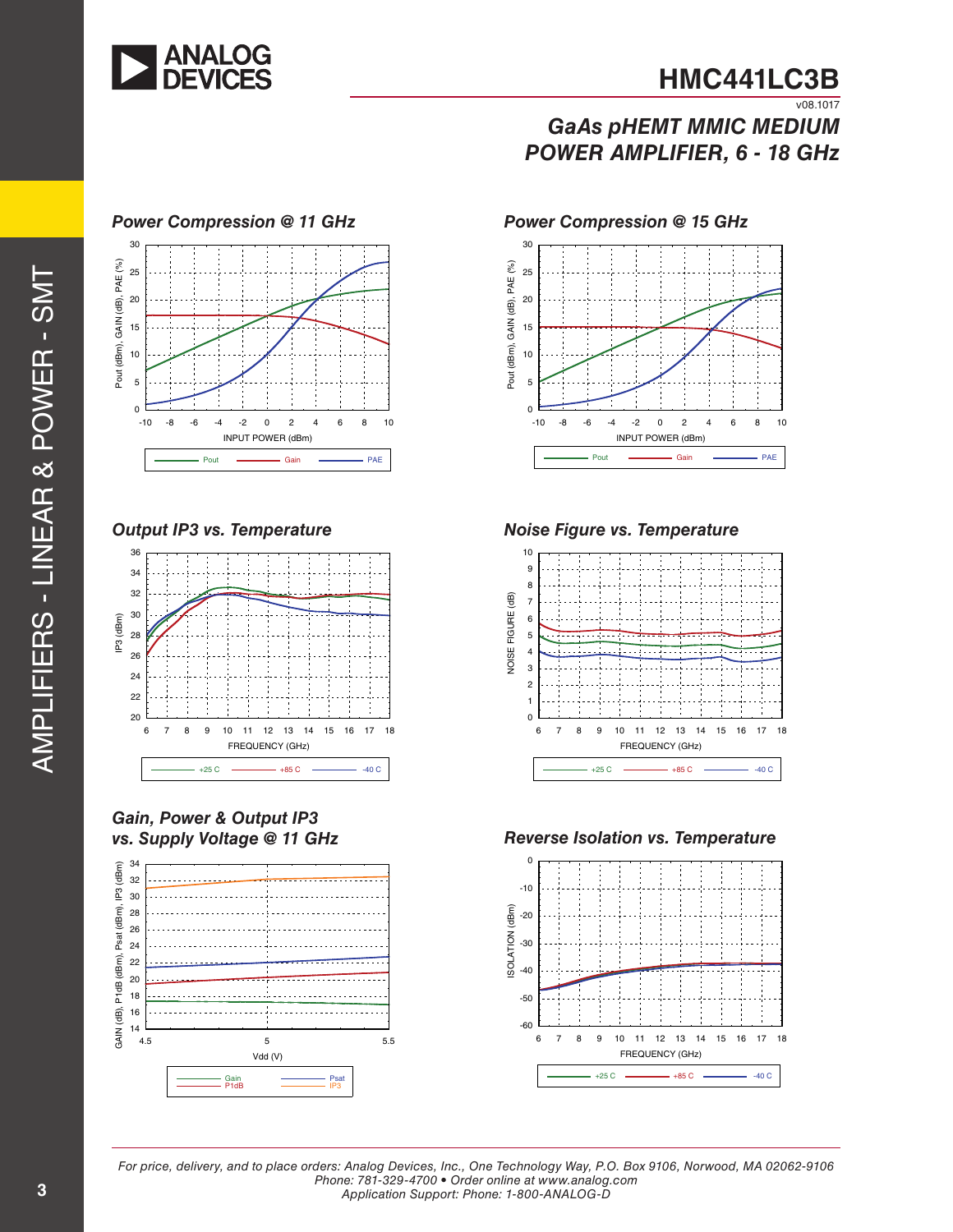

# *GaAs pHEMT MMIC MEDIUM POWER AMPLIFIER, 6 - 18 GHz*

#### *Additive Phase Noise Vs Offset Frequency, RF Frequency = 8 GHz, RF Input Power = 5 dBm (P1dB)*



*Notes:*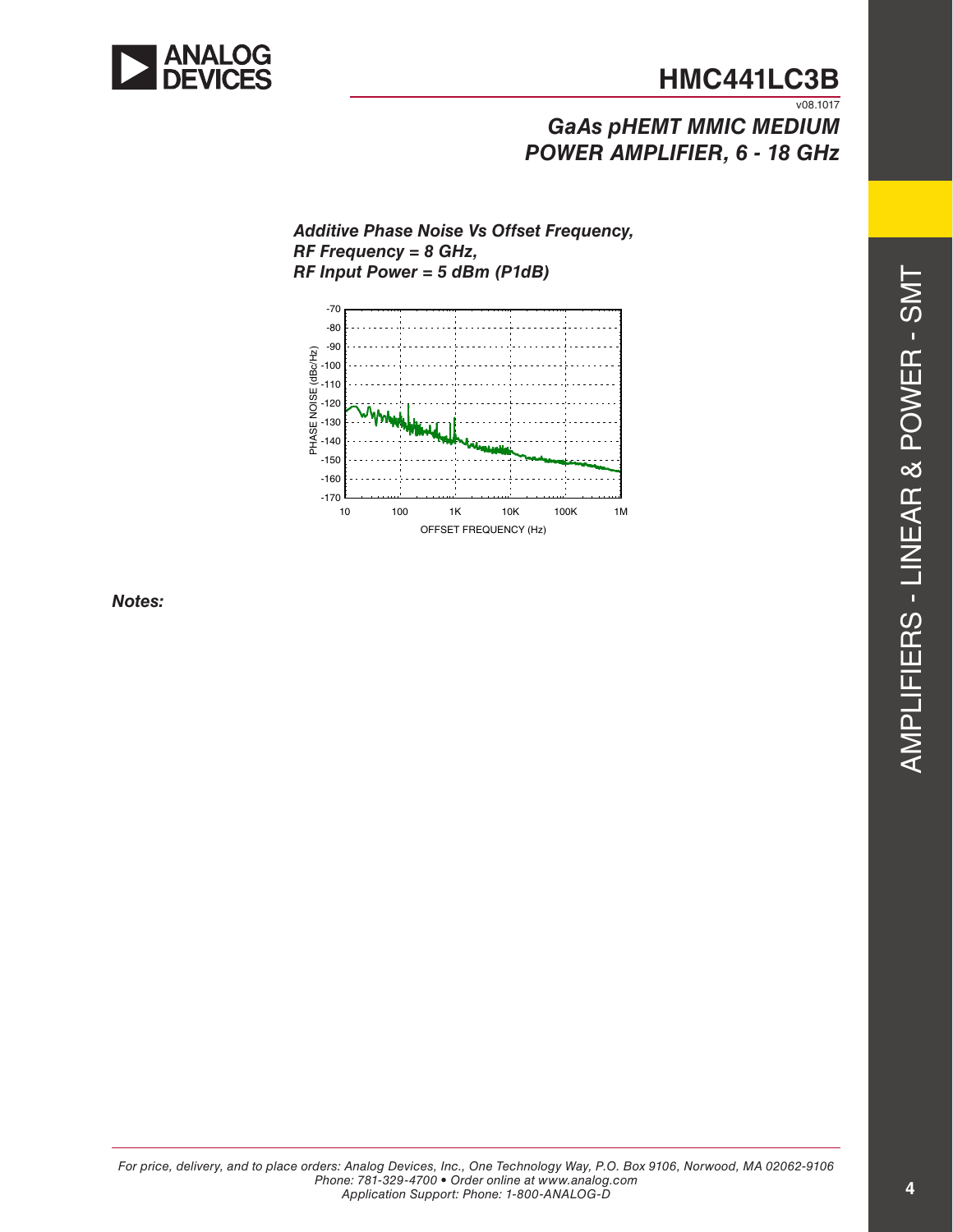

**03-02-2017-A**

 $03 - 02 - 2017 - A$ 

# *GaAs pHEMT MMIC MEDIUM POWER AMPLIFIER, 6 - 18 GHz*

## *Absolute Maximum Ratings*

| Drain Bias Voltage (Vdd)                                                | $+6$ Vdc                |
|-------------------------------------------------------------------------|-------------------------|
| $RF$ Input Power (RFIN)(Vdd = +5 Vdc)                                   | $+15$ dBm               |
| <b>Channel Temperature</b>                                              | 175 °C                  |
| Continuous Pdiss (T = $85^{\circ}$ C)<br>(derate 8.2 mW/°C above 85 °C) | 0.74 W                  |
| <b>Thermal Resistance</b><br>(channel to ground paddle)                 | 122 °C/W                |
| <b>Storage Temperature</b>                                              | $-65$ to $+150$ °C      |
| <b>Operating Temperature</b>                                            | -40 to +85 $^{\circ}$ C |
| <b>ESD Sensitivity (HBM)</b>                                            | Class 0, Passed 100V    |

### *Typical Supply Current vs. Vdd*

| Vdd(V) | $Idd$ (mA) |
|--------|------------|
| $+5.5$ | 92         |
| $+5.0$ | 90         |
| $+4.5$ | 88         |

Note: Amplifier will operate over full voltage range shown above



# *Outline Drawing*



12-Terminal Ceramic Leadless Chip Carrier [LCC] (E-12-4) Dimensions shown in millimeters

# *Package Information*

| <b>Part Number</b> | <b>Package Body Material</b> | Lead Finish      | <b>MSL Rating</b> | Package Marking <sup>[2]</sup> |
|--------------------|------------------------------|------------------|-------------------|--------------------------------|
| HMC441LC3B         | Alumina, White               | Gold over Nickel | MSL3              | H441<br>XXXX                   |

[1] Max peak reflow temperature of 260 °C

[2] 4-Digit lot number XXXX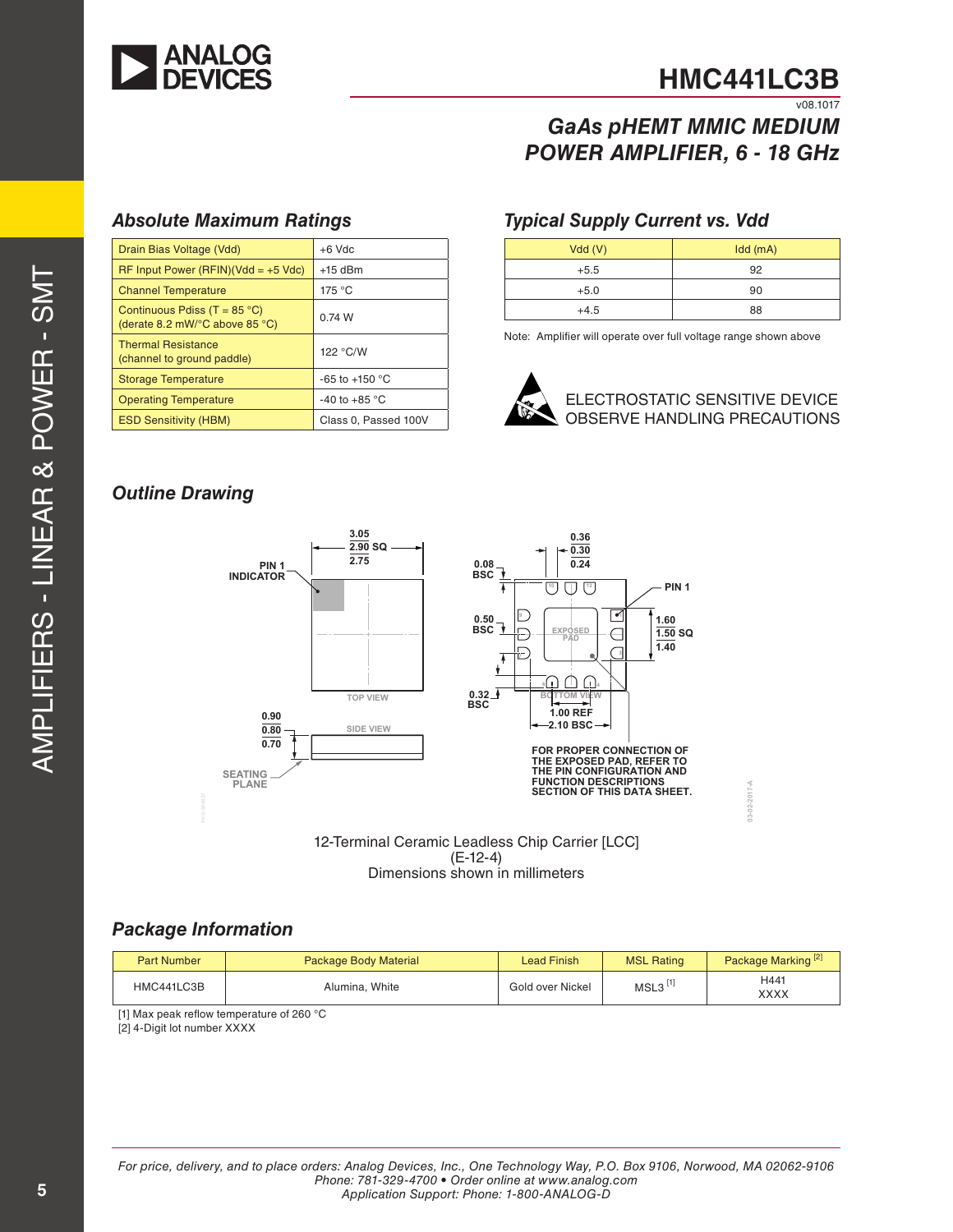

# *GaAs pHEMT MMIC MEDIUM POWER AMPLIFIER, 6 - 18 GHz*

# *Pin Descriptions*

| <b>Pin Number</b> | <b>Function</b> | <b>Description</b>                                                                  | <b>Interface Schematic</b> |
|-------------------|-----------------|-------------------------------------------------------------------------------------|----------------------------|
| 1, 3, 7, 9        | <b>GND</b>      | Package bottom must also be<br>connected to RF/DC ground                            | $\circ$ GND                |
| $\overline{c}$    | <b>RFIN</b>     | This pin is AC coupled<br>and matched to 50 Ohms.                                   | $RFIN$ $\circ$             |
| $4 - 6$<br>10, 12 | N/C             | This pin may be connected to RF/DC ground.<br>Performance will not be affected.     |                            |
| 8                 | <b>RFOUT</b>    | This pin is AC coupled<br>and matched to 50 Ohms.                                   | $\circ$ RFOUT              |
| 11                | Vdd             | Power Supply Voltage for the amplifier.<br>External bypass capacitors are required. | ⊙Vdd                       |

## *Application Circuit*